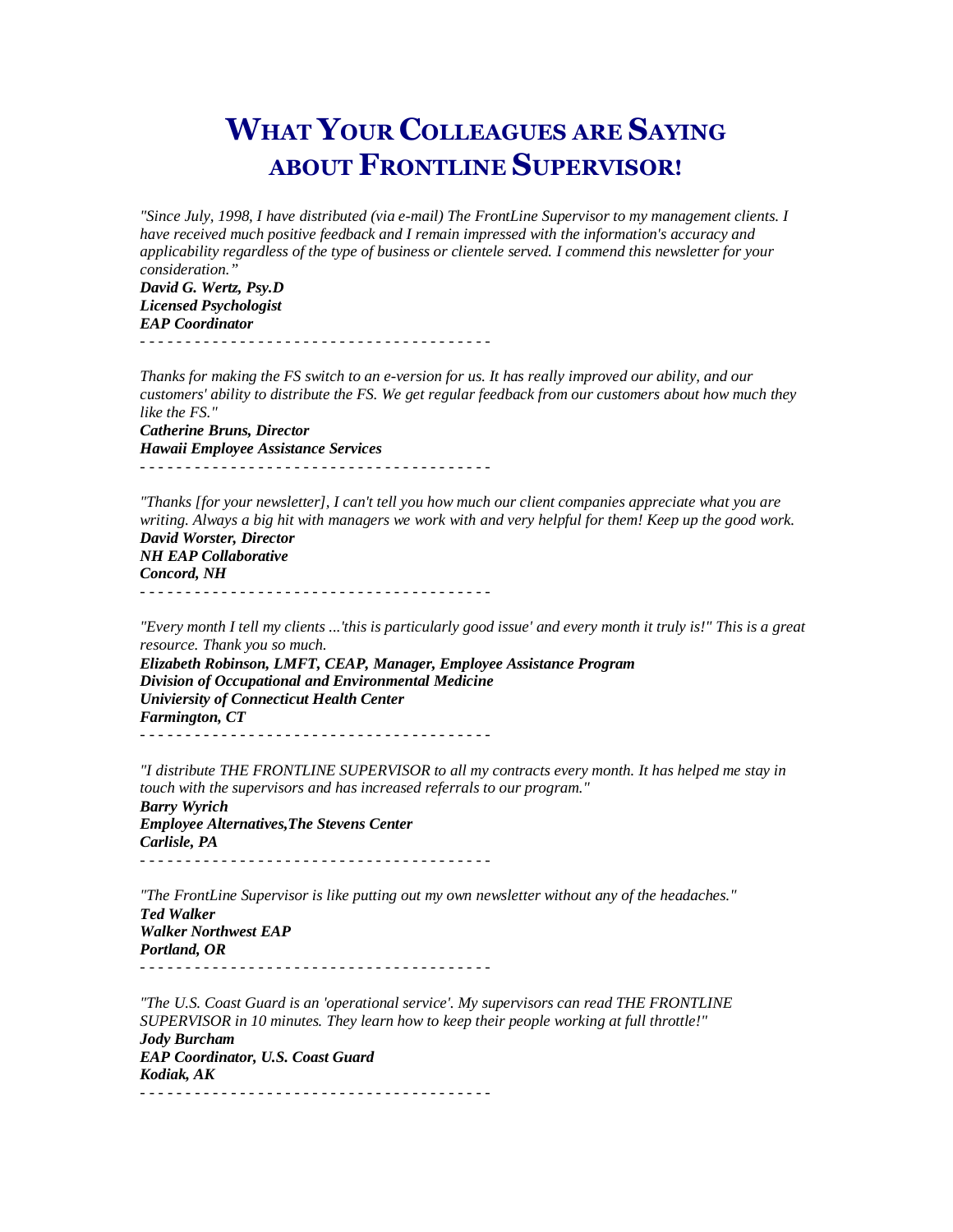*"THE FRONTLINE SUPERVISOR is an excellent resource for the EAP's that BHA provides." Ginny Kich, Manager of Behavioral Health Behavioral Health Advantages, Inc. Peoria, IL*  - - - - - - - - - - - - - - - - - - - - - - - - - - - - - - - - - - - - - - -

*THE FRONTLINE SUPERVISOR has been an added asset to our company - I'm told most supervisors look forward to receiving it every month." Bill Walker, President Recovery EAP & Consulting*  - - - - - - - - - - - - - - - - - - - - - - - - - - - - - - - - - - - - - - -

*"Our clients find THE FRONTLINE SUPERVISOR to be an excellent source of timely, concise, and valuable information - keep it coming!" Joseph Lemmon, LCSW-C, CEAP, President The JSL Consulting Group*  - - - - - - - - - - - - - - - - - - - - - - - - - - - - - - - - - - - - - - -

*"...We distribute THE FRONTLINE SUPERVISOR monthly under our own letterhead and have had numerous calls of appreciation for this added service." Mark Derbyshire, Director Carilion EAP Roanoke, VA* 

- - - - - - - - - - - - - - - - - - - - - - - - - - - - - - - - - - - - - - -

*"This is the most employee assistance appropriate newsletter I have ever seen. Thank you for a job well done." Barbara Sheffield EAP Program Director Santa Barbara, CA* 

- - - - - - - - - - - - - - - - - - - - - - - - - - - - - - - - - - - - - - -

*"Keep up the good work! THE FRONTLINE SUPERVISOR answers the questions our customers never knew they had!" Adriane Scherrer, Ex. Director Partnership EAP, Inc. Middletown, OH*  - - - - - - - - - - - - - - - - - - - - - - - - - - - - - - - - - - - - - - -

*"Well prepared...and so appropriately presented for expanding the supervisor's knowledge of the broader application of EAP principles." Floyd L. Hansen, Ex. Director EMPAC, Inc. Witchita, KS*  - - - - - - - - - - - - - - - - - - - - - - - - - - - - - - - - - - - - - - -

*"My supervisors look forward to receiving their copy of THE FRONTLINE SUPERVISOR and they make copies for their second line supervisors. The articles are timely, concise, and appropriate!" Joy Janssen, Program Director SAVE EAP Santa Barbara, CA*  - - - - - - - - - - - - - - - - - - - - - - - - - - - - - - - - - - - - - - -

*"THE FRONTLINE SUPERVISOR is our most effective tool for helping managers and supervisors in our client companies. They tell me they keep each issue and refer back to them." Ted Larrison, LCSW, CEAP, EAP Manager Southern Hills Counseling Center Jasper, IN*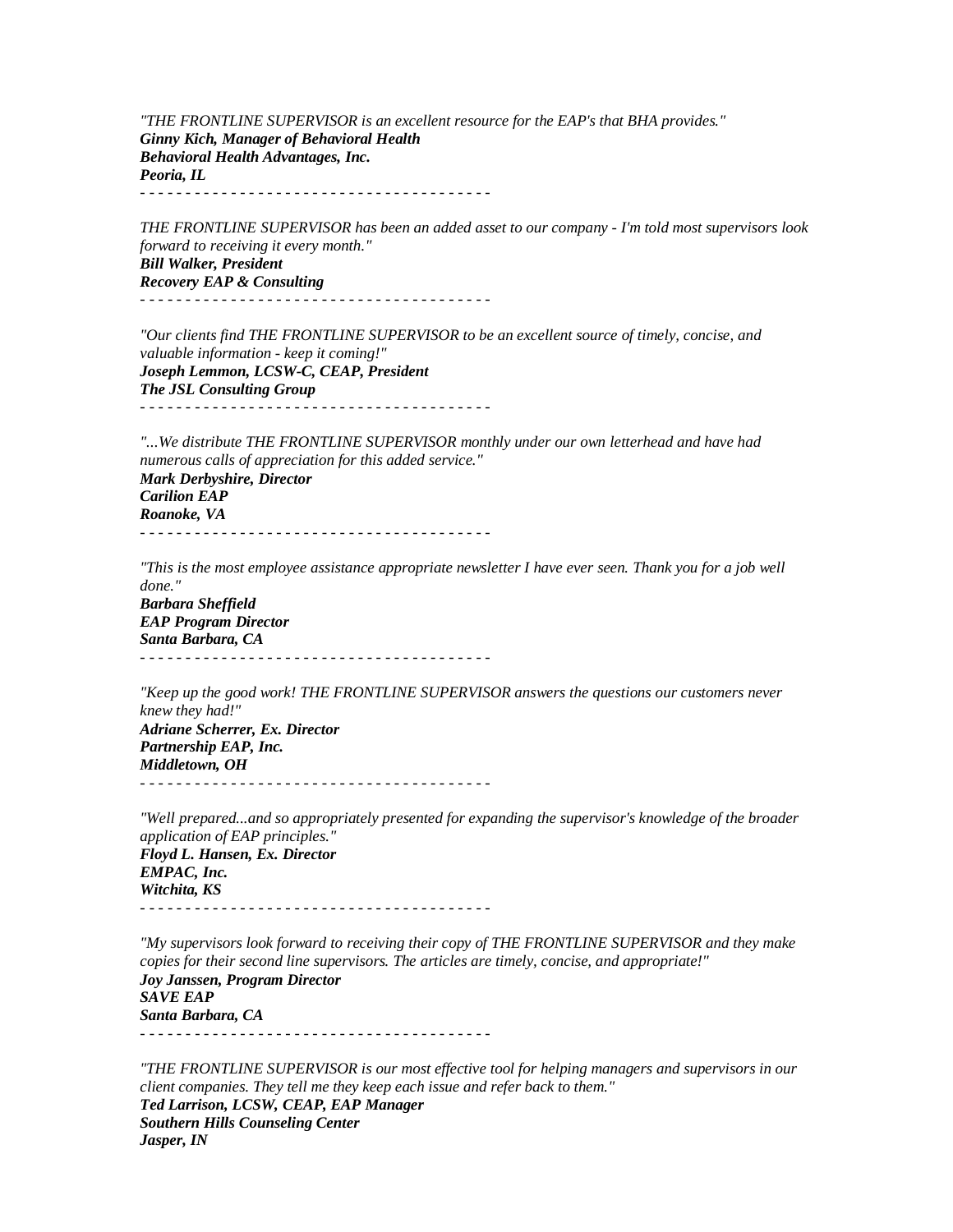*"(DFA's Alcohol & Other Drugs At Work) training program along with THE FRONTLINE SUPERVISOR makes our EAP program unique and provides consistent ongoing information to client companies and our EAP counselors." Gil Garcia, Executive Director Concerned Associates* 

*Menominee, MI*  - - - - - - - - - - - - - - - - - - - - - - - - - - - - - - - - - - - - - - -

*"A supervisor who is not well informed on the rules of work is a ticking time bomb in the workplace. THE FRONTLINE SUPERVISOR is an excellent resource for keeping supervisors informed on the limitations placed on their workplace behavior and utterances."* 

*Dick Bickerton, Founder, EAP Resource Center (deceased) International Employee Assistance Professionals Association Arlington, VA*  - - - - - - - - - - - - - - - - - - - - - - - - - - - - - - - - - - - - - - -

*"I think THE FRONTLINE SUPERVISOR is an excellent idea." K.M., Manager (Midwest Desk Manufacturing Company)*  - - - - - - - - - - - - - - - - - - - - - - - - - - - - - - - - - - - - - - -

*"THE FRONTLINE SUPERVISOR puts managers in touch with what's going on with difficult employees." Cornell Fuller, EAP Coordinator Proctor & Gamble Co.* 

*"Neat Q & A format - very relevant for workplace leadership!" Andy Visser, CEO Connections, Inc. Rock Valley, IA*  - - - - - - - - - - - - - - - - - - - - - - - - - - - - - - - - - - - - - - -

*"THE FRONTLINE SUPERVISOR has been an effective tool for us in developing materials for supervisors." Beth Gilley, Excutive Vice President Employee Assistance Service, Inc. McLean, VA*  - - - - - - - - - - - - - - - - - - - - - - - - - - - - - - - - - - - - - - -

*"...a terrific way to connect with supervisors and reinforce EAP concepts and to share relevant worplace information!" Bill Weant, Coordinator EAPs, Tri-County Mental Health Center Salisbury, NC*  - - - - - - - - - - - - - - - - - - - - - - - - - - - - - - - - - - - - - - -

*"We currently use 'The FrontLine Supervisor' and it is very popular with our corporate clients. Thanks for a great publication!" Barbara Hatfield Partnership, EAP, Inc. Middletown, OH*  - - - - - - - - - - - - - - - - - - - - - - - - - - - - - - - - - - - - - - -

*"Thank you again for providing this wonderful service. I have been extremely pleased and impressed with the support and information received." Dr. Nancy Gup Gup & Associates, Inc. Atlanta, GA*